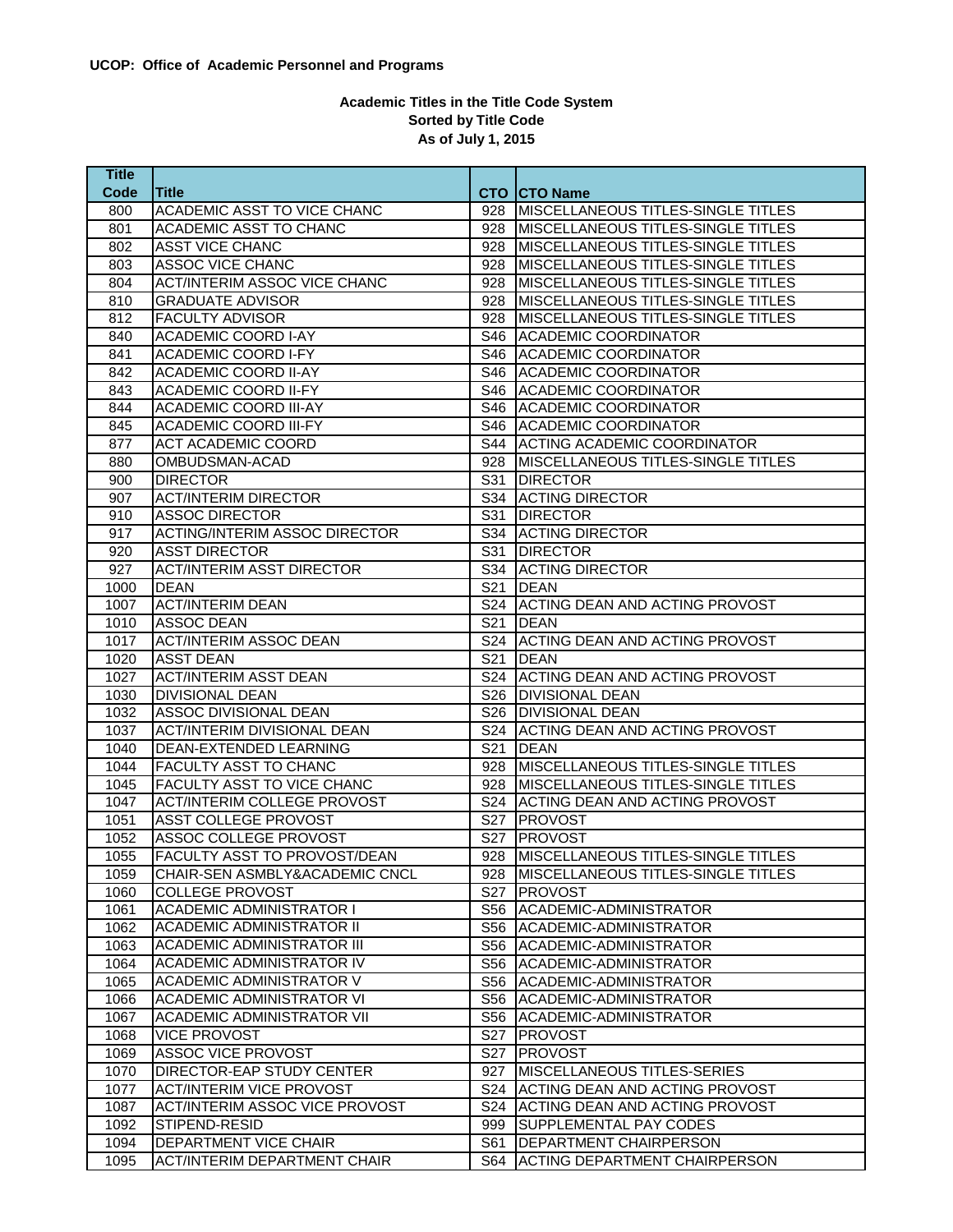| 1096 | <b>DEPARTMENT CHAIR</b>          |                 | S61   DEPARTMENT CHAIRPERSON         |
|------|----------------------------------|-----------------|--------------------------------------|
| 1098 | <b>SUMMER DIFFERENTIAL</b>       | 999             | <b>SUPPLEMENTAL PAY CODES</b>        |
| 1099 | <b>ADMIN STIPEND</b>             | 999             | <b>SUPPLEMENTAL PAY CODES</b>        |
| 1100 | PROF-AY                          | 10              | PROFESSORIAL-TENURE                  |
| 1101 | ACT PROF-AY-1/9                  | 114             | <b>ACTING PROFESSOR-SENATE</b>       |
| 1103 | PROF-AY-1/9                      | 10              | <b>PROFESSORIAL-TENURE</b>           |
| 1104 | UNIV PROF                        | 10              | PROFESSORIAL-TENURE                  |
| 1107 | <b>ACT PROF-AY</b>               | 114             | <b>ACTING PROFESSOR-SENATE</b>       |
| 1108 | <b>VIS PROF</b>                  | 323             | <b>VISITING PROFESSOR</b>            |
| 1110 | PROF-FY                          | 10              | PROFESSORIAL-TENURE                  |
| 1117 | <b>ACT PROF-FY</b>               | 114             | <b>ACTING PROFESSOR-SENATE</b>       |
| 1130 | PROF-10 MONTHS                   | 10              | <b>PROFESSORIAL-TENURE</b>           |
| 1132 | <b>PROF EMERITUS (WOS)</b>       | 16              | PROFESSORIAL-EMERITUS                |
| 1143 | PROF-AY-B/E/E                    | 10              | <b>PROFESSORIAL-TENURE</b>           |
| 1144 | PROF-FY-B/E/E                    | 10              | PROFESSORIAL-TENURE                  |
| 1145 | PROF-AY-1/9-B/E/E                | 10              | <b>PROFESSORIAL-TENURE</b>           |
| 1180 | PROF-AY-LAW                      | 10              | <b>PROFESSORIAL-TENURE</b>           |
| 1181 | PROF-AY-LAW-1/9                  | 10              | <b>PROFESSORIAL-TENURE</b>           |
| 1182 | <b>ACT PROF-AY-LAW</b>           | 114             | <b>ACTING PROFESSOR-SENATE</b>       |
| 1183 | ACT PROF-AY-1/9-LAW              | 114             | <b>ACTING PROFESSOR-SENATE</b>       |
| 1200 | <b>ASSOC PROF-AY</b>             | 10              | <b>PROFESSORIAL-TENURE</b>           |
| 1201 | ACT ASSOC PROF-AY-1/9            |                 | 114 ACTING PROFESSOR-SENATE          |
| 1203 | ASSOC PROF-AY-1/9                | 10              | <b>PROFESSORIAL-TENURE</b>           |
| 1207 | <b>ACT ASSOC PROF-AY</b>         |                 | 114 ACTING PROFESSOR-SENATE          |
| 1208 | VIS ASSOC PROF                   | 323             | <b>VISITING PROFESSOR</b>            |
| 1210 | <b>ASSOC PROF-FY</b>             | 10              | <b>PROFESSORIAL-TENURE</b>           |
| 1217 | <b>ACT ASSOC PROF-FY</b>         | 114             | <b>ACTING PROFESSOR-SENATE</b>       |
| 1230 | ASSOC PROF-10 MONTHS             | 10              | <b>PROFESSORIAL-TENURE</b>           |
| 1243 | ASSOC PROF-AY-B/E/E              | 10 <sup>°</sup> | <b>PROFESSORIAL-TENURE</b>           |
| 1244 | ASSOC PROF-FY-B/E/E              | 10              | <b>PROFESSORIAL-TENURE</b>           |
| 1245 | ASSOC PROF-AY-1/9-B/E/E          | 10              | <b>PROFESSORIAL-TENURE</b>           |
| 1300 | <b>ASST PROF-AY</b>              | 11              | <b>PROFESSORIAL-NON-TENURE</b>       |
| 1301 | ACT ASST PROF-AY-1/9             | 124             | <b>ACTING PROFESSOR-NON-SENATE</b>   |
| 1303 | ASST PROF-AY-1/9                 | 11              | PROFESSORIAL-NON-TENURE              |
| 1307 | <b>ACT ASST PROF-AY</b>          | 124             | <b>ACTING PROFESSOR-NON-SENATE</b>   |
| 1308 | <b>VIS ASST PROF</b>             | 323             | <b>VISITING PROFESSOR</b>            |
| 1310 | <b>ASST PROF-FY</b>              | 11              | <b>PROFESSORIAL-NON-TENURE</b>       |
| 1317 | <b>ACT ASST PROF-FY</b>          | 124             | ACTING PROFESSOR-NON-SENATE          |
| 1330 | <b>ASST PROF-10 MONTHS</b>       | 11              | <b>PROFESSORIAL-NON-TENURE</b>       |
| 1343 | <b>ASST PROF-AY-B/E/E</b>        | 11              | <b>PROFESSORIAL-NON-TENURE</b>       |
| 1344 | <b>ASST PROF-FY-B/E/E</b>        | 11              | <b>PROFESSORIAL-NON-TENURE</b>       |
| 1345 | ASST PROF-AY-1/9-B/E/E           | 11              | PROFESSORIAL-NON-TENURE              |
| 1403 | INSTR-AY-1/9                     | 11              | PROFESSORIAL-NON-TENURE              |
| 1450 | <b>PROF OF CLIN- FY</b>          | 317             | <b>PROFESSOR OF CLINICAL</b>         |
| 1451 | ASSOC PROF OF CLIN-FY            | 317             | <b>PROFESSOR OF CLINICAL</b>         |
| 1452 | <b>ASST PROF OF CLIN-FY</b>      | 317             | <b>PROFESSOR OF CLINICAL</b>         |
| 1453 | <b>PROF OF CLIN-HCOMP</b>        | 317             | <b>PROFESSOR OF CLINICAL</b>         |
| 1454 | ASSOC PROF OF CLIN-HCOMP         | 317             | <b>PROFESSOR OF CLINICAL</b>         |
| 1455 | ASST PROF OF CLIN-HCOMP          | 317             | <b>PROFESSOR OF CLINICAL</b>         |
| 1501 | ASSOC IN<br>-AY-GSHIP            | 467             | ASSOCIATE-STUDENT                    |
| 1502 | ASSOC IN<br>-AY-NON-GSHIP        | 467             | ASSOCIATE-STUDENT                    |
| 1506 | ASSOC IN<br>- AY-1/9-GSHIP       | 467             | ASSOCIATE-STUDENT                    |
| 1507 | ASSOC IN<br>-AY-1/9-NON-GSHIP    | 467             | ASSOCIATE-STUDENT                    |
| 1511 | ASSOC IN<br>-FY-GSHIP            | 467             | ASSOCIATE-STUDENT                    |
| 1512 | ASSOC IN<br>-FY-NON-GSHIP        | 467             | ASSOCIATE-STUDENT                    |
| 1540 | <b>ACT ASSOC PROF-HCOMP</b>      |                 | 114 ACTING PROFESSOR-SENATE          |
| 1542 | <b>ACT PROF-HCOMP</b>            |                 | 114 ACTING PROFESSOR-SENATE          |
| 1550 | LECT IN SUMMER SESSION           | 357             | INSTRUCTIONAL ASSISTANT              |
| 1564 | <b>ACT ASST PROF-HCOMP</b>       | 124             | <b>ACTING PROFESSOR-NON-SENATE</b>   |
| 1600 | <b>SR LECT PSOE-AY-PART TIME</b> | 221             | LECTURER-PSOE                        |
| 1602 | SR LECT PSOE-AY-1/9-PART TIME    | 221             | LECTURER-PSOE                        |
| 1603 | SR LECT SOE-AY                   |                 | 210  LECTURER-SECURITY OF EMPLOYMENT |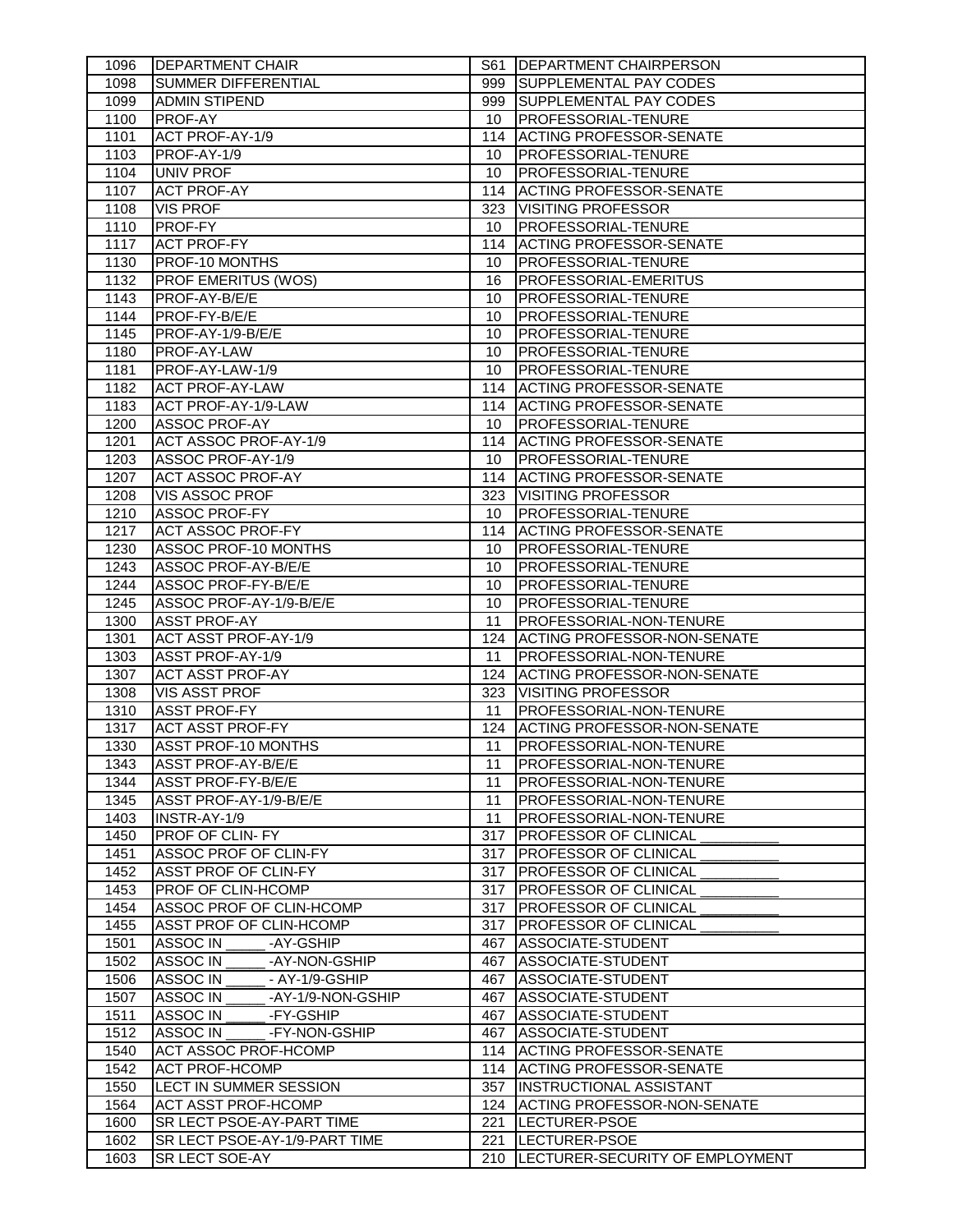| 1604 | SR LECT SOE-AY-1/9                  |                 | 210  LECTURER-SECURITY OF EMPLOYMENT      |
|------|-------------------------------------|-----------------|-------------------------------------------|
| 1605 | <b>LECT PSOE-AY-PART TIME</b>       |                 | 221 LECTURER-PSOE                         |
| 1606 | LECT PSOE-AY-1/9-PART TIME          | 221             | LECTURER-PSOE                             |
| 1607 | LECT SOE-AY                         |                 | 210  LECTURER-SECURITY OF EMPLOYMENT      |
| 1608 | LECT SOE-AY-1/9                     |                 | 210  LECTURER-SECURITY OF EMPLOYMENT      |
| 1610 | SR LECT PSOE-FY-PART TIME           | 221             | LECTURER-PSOE                             |
| 1613 | SR LECT SOE-FY                      |                 | 210  LECTURER-SECURITY OF EMPLOYMENT      |
| 1615 | LECT PSOE-FY-PART TIME              | 221             | LECTURER-PSOE                             |
| 1617 | <b>LECT SOE-FY</b>                  |                 | 210  LECTURER-SECURITY OF EMPLOYMENT      |
| 1618 | <b>LECT SOE-HCOMP</b>               |                 | 210  LECTURER-SECURITY OF EMPLOYMENT      |
| 1619 | SR LECT SOE-HCOMP                   |                 | 210  LECTURER-SECURITY OF EMPLOYMENT      |
| 1620 | LECT SOE-EMERITUS (WOS)             |                 | 216  LECTURER-SOE-EMERITUS                |
| 1621 | SR LECT SOE-EMERITUS (WOS)          |                 | 216 LECTURER-SOE-EMERITUS                 |
| 1630 | <b>LECT-AY</b>                      |                 | 225  LECTURER                             |
| 1631 | LECT-AY-CONTINUING                  |                 | 225  LECTURER                             |
| 1632 | LECT-AY-1/9                         |                 | 225  LECTURER                             |
| 1633 | LECT-AY-1/9-CONTINUING              |                 | 225  LECTURER                             |
| 1634 | LECT-FY                             |                 | 225  LECTURER                             |
| 1635 | LECT-FY-CONTINUING                  |                 | 225  LECTURER                             |
| 1636 | LECT-AY-1/10                        |                 | 225  LECTURER                             |
| 1637 | LECT-AY-1/10-CONTINUING             |                 | 225  LECTURER                             |
| 1640 | SR LECT-AY                          |                 | 225  LECTURER                             |
| 1641 | SR LECT-AY-CONTINUING               |                 | 225  LECTURER                             |
| 1642 | SR LECT-AY-1/9                      |                 | 225  LECTURER                             |
| 1643 | SR LECT-AY-1/9-CONTINUING           |                 | 225  LECTURER                             |
| 1644 | <b>SR LECT-FY</b>                   |                 | 225  LECTURER                             |
| 1645 | SR LECT-FY-CONTINUING               |                 | 225  LECTURER                             |
| 1646 | SR LECT-AY-1/10                     |                 | 225  LECTURER                             |
| 1647 | SR LECT-AY-1/10-CONTINUING          |                 | 225  LECTURER                             |
| 1650 | LECT-MISCELLANEOUS/PART TIME        |                 | 928 MISCELLANEOUS TITLES-SINGLE TITLES    |
| 1652 | <b>CONTINUING APPT-TEMP AUG</b>     |                 | 225  LECTURER                             |
| 1653 | <b>CONTINUING APPT-TEMP AUG-1/9</b> |                 | 225  LECTURER                             |
| 1654 | CONTINUING APPT-TEMP- AUG-1/10      |                 | 225  LECTURER                             |
|      |                                     |                 |                                           |
| 1675 | LECT/SR LECT (WOS)                  | 928             | <b>MISCELLANEOUS TITLES-SINGLE TITLES</b> |
| 1680 | LECT PSOE-AY-100%                   | 211             | LECTURER-PSOE-100%-SENATE                 |
| 1681 | LECT PSOE-AY-1/9-100%               | 211             | LECTURER-PSOE-100%-SENATE                 |
| 1682 | LECT PSOE-FY-100%                   | 211             | LECTURER-PSOE-100%-SENATE                 |
| 1683 | SR LECT PSOE-AY-100%                |                 | 211  LECTURER-PSOE-100%-SENATE            |
| 1684 | SR LECT PSOE-AY-1/9-100%            |                 | 211  LECTURER-PSOE-100%-SENATE            |
| 1685 | SR LECT PSOE-FY-100%                |                 | 211  LECTURER-PSOE-100%-SENATE            |
| 1700 | RECALL TEACHG                       | 12              | PROFESSSORIAL-RECALL                      |
| 1701 | <b>RECALL HCOMP</b>                 | 12 <sup>°</sup> | PROFESSSORIAL-RECALL                      |
| 1702 | <b>RECALL FACULTY</b>               | 12              | PROFESSSORIAL-RECALL                      |
| 1712 | VIS ASST PROF-HCOMP                 | 323             | <b>VISITING PROFESSOR</b>                 |
| 1713 | VIS ASSOC PROF-HCOMP                | 323             | <b>VISITING PROFESSOR</b>                 |
| 1714 | VIS PROF-HCOMP                      | 323             | <b>VISITING PROFESSOR</b>                 |
| 1715 | <b>INSTR-HCOMP</b>                  | 11              | PROFESSORIAL-NON-TENURE                   |
| 1717 | <b>ASST PROF-HCOMP</b>              | 11              | PROFESSORIAL-NON-TENURE                   |
| 1719 | ASSOC PROF-HCOMP                    | 10              | PROFESSORIAL-TENURE                       |
| 1721 | PROF-HCOMP                          | 10              | <b>PROFESSORIAL-TENURE</b>                |
| 1723 | <b>INSTR IN RES-HCOMP</b>           | 311             | <b>PROFESSOR IN RESIDENCE</b>             |
| 1724 | ASST PROF IN RES-HCOMP              | 311             | <b>PROFESSOR IN RESIDENCE</b>             |
| 1725 | ASSOC PROF IN RES-HCOMP             | 311             | <b>PROFESSOR IN RESIDENCE</b>             |
| 1726 | PROF IN RES-HCOMP                   | 311             | <b>PROFESSOR IN RESIDENCE</b>             |
| 1727 | ADJ INSTR-HCOMP                     | 335             | <b>ADJUNCT PROFESSOR</b>                  |
| 1728 | ASST ADJ PROF-HCOMP                 | 335             | ADJUNCT PROFESSOR                         |
| 1729 | ASSOC ADJ PROF-HCOMP                | 335             | ADJUNCT PROFESSOR                         |
| 1730 | <b>ADJ PROF-HCOMP</b>               | 335             | ADJUNCT PROFESSOR                         |
| 1731 | <b>HS CLIN INSTR-HCOMP</b>          | 341             | HEALTH SCIENCES CLINICAL PROFESSOR        |
| 1732 | HS ASST CLIN PROF-HCOMP             | 341             | HEALTH SCIENCES CLINICAL PROFESSOR        |
| 1733 | HS ASSOC CLIN PROF-HCOMP            | 341             | HEALTH SCIENCES CLINICAL PROFESSOR        |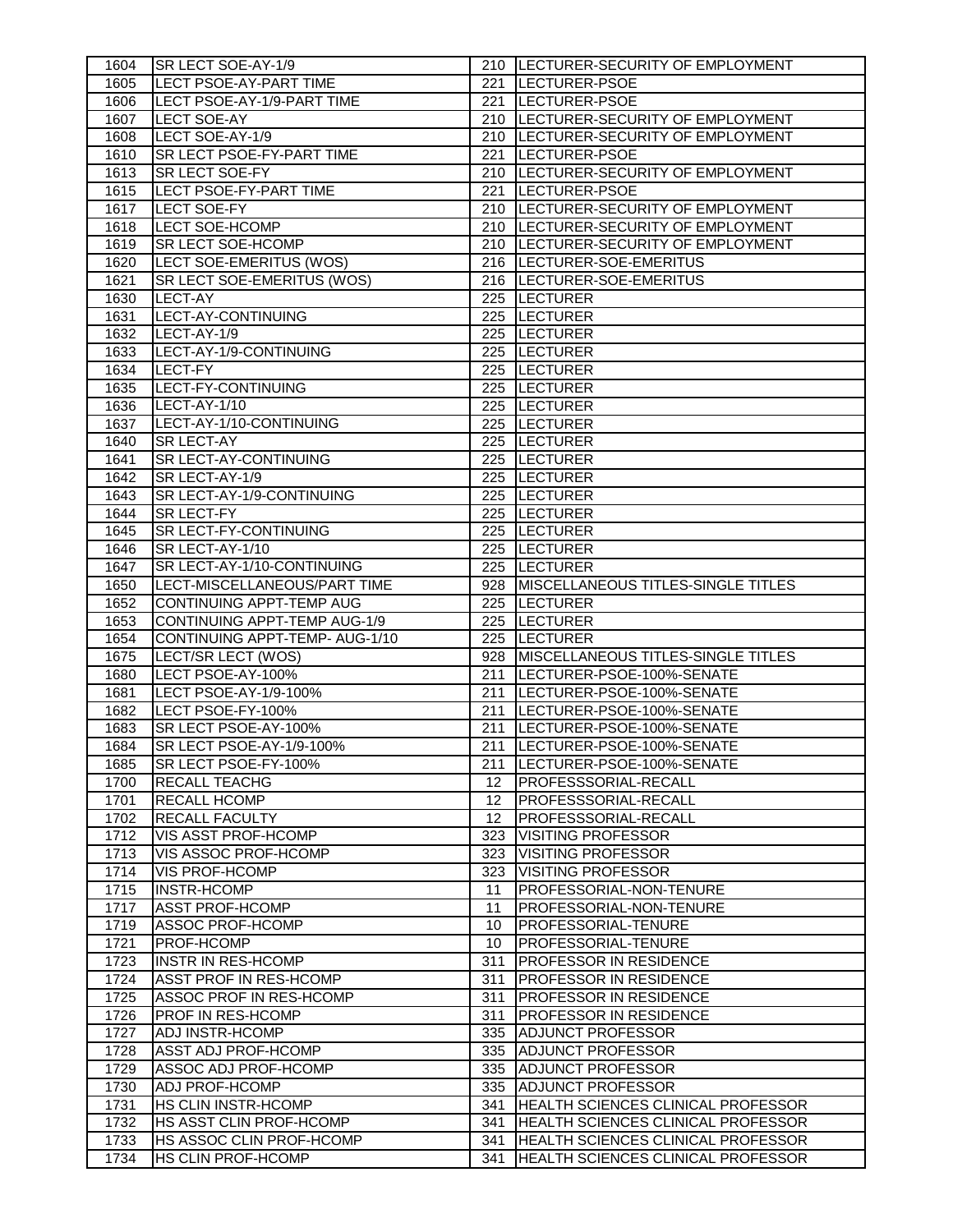| 1895 | <b>INSTR-SFT-VM</b>                  | 11  | <b>IPROFESSORIAL-NON-TENURE</b>           |
|------|--------------------------------------|-----|-------------------------------------------|
| 1897 | <b>ASST PROF-SFT-VM</b>              | 11  | PROFESSORIAL-NON-TENURE                   |
| 1898 | <b>ACT ASST PROF-SFT-VM</b>          | 124 | ACTING PROFESSOR-NON-SENATE               |
| 1899 | <b>ASSOC PROF-SFT-VM</b>             | 10  | <b>PROFESSORIAL-TENURE</b>                |
| 1900 | <b>ACT ASSOC PROF-SFT-VM</b>         | 114 | <b>ACTING PROFESSOR-SENATE</b>            |
| 1901 | <b>PROF-SFT-VM</b>                   | 10  | <b>PROFESSORIAL-TENURE</b>                |
| 1902 | <b>ACT PROF-SFT-VM</b>               | 114 | IACTING PROFESSOR-SENATE                  |
| 1904 | <b>ASST PROF IN RES-SFT-VM</b>       | 311 | <b>PROFESSOR IN RESIDENCE</b>             |
| 1905 | ASSOC PROF IN RES-SFT-VM             | 311 | <b>PROFESSOR IN RESIDENCE</b>             |
| 1906 | <b>PROF IN RES-SFT-VM</b>            | 311 | PROFESSOR IN RESIDENCE                    |
| 1908 | <b>ASST ADJ PROF-SFT-VM</b>          | 335 | <b>ADJUNCT PROFESSOR</b>                  |
| 1909 | ASSOC ADJ PROF-SFT-VM                | 335 | <b>ADJUNCT PROFESSOR</b>                  |
| 1910 | <b>ADJ PROF-SFT-VM</b>               | 335 | <b>ADJUNCT PROFESSOR</b>                  |
| 1958 | <b>REGENTS' PROF</b>                 | 928 | <b>MISCELLANEOUS TITLES-SINGLE TITLES</b> |
| 1968 | <b>REGENTS' LECT</b>                 | 928 | MISCELLANEOUS TITLES-SINGLE TITLES        |
| 1969 | <b>HHMI INVESTIGATOR</b>             | 928 | <b>MISCELLANEOUS TITLES-SINGLE TITLES</b> |
| 1970 | LUDWIG INVESTIGATOR                  | 928 | <b>MISCELLANEOUS TITLES-SINGLE TITLES</b> |
| 1971 | <b>ACT PROF-AY-B/E/E</b>             | 114 | <b>ACTING PROFESSOR-SENATE</b>            |
| 1972 | <b>ACT PROF-FY-B/E/E</b>             | 114 | <b>ACTING PROFESSOR-SENATE</b>            |
| 1973 | ACT PROF-AY-1/9-B/E/E                |     | 114 ACTING PROFESSOR-SENATE               |
| 1974 | ACT ASSOC PROF-AY-B/E/E              |     | 114 ACTING PROFESSOR-SENATE               |
| 1975 | ACT ASSOC PROF-FY-B/E/E              |     | 114 ACTING PROFESSOR-SENATE               |
| 1976 | ACT ASSOC PROF-AY-1/9-B/E/E          |     | 114 ACTING PROFESSOR-SENATE               |
| 1977 | <b>ACT ASST PROF-AY-B/E/E</b>        | 124 | ACTING PROFESSOR-NON-SENATE               |
| 1978 | ACT ASST PROF-FY-B/E/E               | 124 | <b>ACTING PROFESSOR-NON-SENATE</b>        |
| 1979 | ACT ASST PROF-AY-1/9-B/E/E           |     | 124 ACTING PROFESSOR-NON-SENATE           |
| 1981 | RES-AY-B/E/E                         | 541 | <b>PROFESSIONAL RESEARCH-REGULAR</b>      |
| 1982 | RES-AY-1/9-B/E/E                     | 541 | <b>PROFESSIONAL RESEARCH-REGULAR</b>      |
| 1983 | ASSOC RES-AY-B/E/E                   | 541 | PROFESSIONAL RESEARCH-REGULAR             |
| 1984 | ASSOC RES-AY-1/9-B/E/E               | 541 | <b>PROFESSIONAL RESEARCH-REGULAR</b>      |
| 1985 | <b>ASST RES-AY-B/E/E</b>             | 541 | PROFESSIONAL RESEARCH-REGULAR             |
| 1986 | ASST RES-AY-1/9-B/E/E                | 541 | PROFESSIONAL RESEARCH-REGULAR             |
| 1987 | RES-FY-B/E/E                         | 541 | <b>PROFESSIONAL RESEARCH-REGULAR</b>      |
| 1988 | ASSOC RES-FY-B/E/E                   | 541 | PROFESSIONAL RESEARCH-REGULAR             |
| 1989 | ASST RES-FY-B/E/E                    | 541 | PROFESSIONAL RESEARCH-REGULAR             |
| 2000 | IHS CLIN PROF-AY                     | 341 | HEALTH SCIENCES CLINICAL PROFESSOR        |
| 2010 | <b>HS CLIN PROF-FY</b>               | 341 | HEALTH SCIENCES CLINICAL PROFESSOR        |
| 2011 | CLIN PROF-DENT-50%/+-FY              | 30  | CLIN PROF-DENTISTRY-50%+/TENURE           |
| 2017 | <b>CLIN PROF-VOL</b>                 | 346 | CLINICAL PROFESSOR - VOLUNTEER            |
| 2020 | HS ASSOC CLIN PROF-AY                |     | 341 HEALTH SCIENCES CLINICAL PROFESSOR    |
| 2030 | HS ASSOC CLIN PROF-FY                | 341 | <b>HEALTH SCIENCES CLINICAL PROFESSOR</b> |
| 2037 | ASSOC CLIN PROF-VOL                  |     | 346 CLINICAL PROFESSOR - VOLUNTEER        |
| 2040 | <b>HS ASST CLIN PROF-AY</b>          | 341 | <b>HEALTH SCIENCES CLINICAL PROFESSOR</b> |
| 2050 | HS ASST CLIN PROF-FY                 | 341 | HEALTH SCIENCES CLINICAL PROFESSOR        |
| 2057 | <b>ASST CLIN PROF-VOL</b>            | 346 | CLINICAL PROFESSOR - VOLUNTEER            |
| 2060 | <b>HS CLIN INSTR-AY</b>              | 341 | <b>HEALTH SCIENCES CLINICAL PROFESSOR</b> |
| 2070 | <b>HS CLIN INSTR-FY</b>              | 341 | HEALTH SCIENCES CLINICAL PROFESSOR        |
| 2077 | <b>CLIN INSTR-VOL</b>                | 346 | CLINICAL PROFESSOR - VOLUNTEER            |
| 2081 | <b>CLIN ASSOCIATE-FY</b>             | 928 | <b>MISCELLANEOUS TITLES-SINGLE TITLES</b> |
| 2100 | <b>SUPV PE-AY</b>                    | 40  | SUPERVISOR OF P.E.-TENURE                 |
| 2120 | ASSOC SUPV PE-AY                     | 40  | SUPERVISOR OF P.E.-TENURE                 |
| 2210 | <b>DEMO TEACHER</b>                  | 928 | <b>MISCELLANEOUS TITLES-SINGLE TITLES</b> |
| 2211 | DEMO TEACHER-CONTINUING              | 928 | MISCELLANEOUS TITLES-SINGLE TITLES        |
| 2220 | <b>SUPV TEACHER ED-AY</b>            | 357 | <b>INSTRUCTIONAL ASSISTANT</b>            |
| 2221 | <b>SUPV TEACHER ED-AY-CONTINUING</b> | 357 | <b>INSTRUCTIONAL ASSISTANT</b>            |
| 2222 | <b>SUPV TEACHER ED-FY</b>            | 357 | <b>INSTRUCTIONAL ASSISTANT</b>            |
| 2223 | SUPV TEACHER ED-FY-CONTINUING        | 357 | INSTRUCTIONAL ASSISTANT                   |
| 2240 | COORD FLD WK-AY                      | 357 | INSTRUCTIONAL ASSISTANT                   |
| 2241 | COORD FLD WK-AY-CONTINUING           | 357 | <b>INSTRUCTIONAL ASSISTANT</b>            |
| 2245 | <b>COORD FLD WK-FY</b>               | 357 | <b>INSTRUCTIONAL ASSISTANT</b>            |
| 2246 | COORD FLD WK-FY-CONTINUING           | 357 | <b>INSTRUCTIONAL ASSISTANT</b>            |
| 2250 | FLD WK SUPV-AY                       | 357 | <b>INSTRUCTIONAL ASSISTANT</b>            |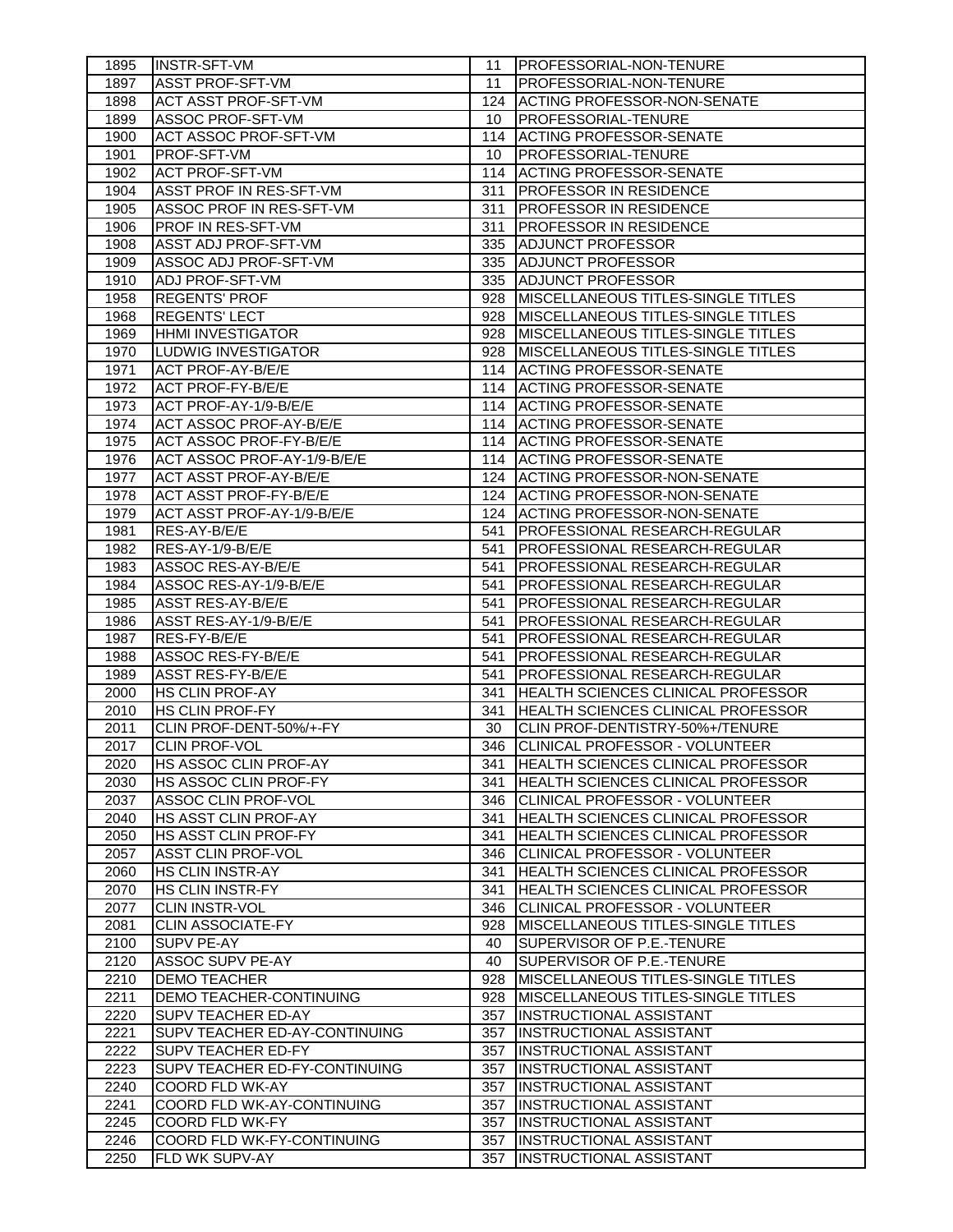| 2251         | FLD WK SUPV-AY-CONTINUING                                 |            | 357  INSTRUCTIONAL ASSISTANT                                                    |
|--------------|-----------------------------------------------------------|------------|---------------------------------------------------------------------------------|
| 2255         | FLD WK SUPV-FY                                            | 357        | <b>INSTRUCTIONAL ASSISTANT</b>                                                  |
| 2256         | FLD WK SUPV-FY-CONTINUING                                 | 357        | <b>INSTRUCTIONAL ASSISTANT</b>                                                  |
| 2260         | <b>FLD WK CONSULT-AY</b>                                  | 357        | <b>INSTRUCTIONAL ASSISTANT</b>                                                  |
| 2261         | FLD WK CONSULT-AY-CONTINUING                              | 357        | <b>INSTRUCTIONAL ASSISTANT</b>                                                  |
| 2265         | FLD WK CONSULT-FY                                         | 357        | <b>INSTRUCTIONAL ASSISTANT</b>                                                  |
| 2266         | FLD WK CONSULT-FY-CONTINUING                              | 357        | <b>INSTRUCTIONAL ASSISTANT</b>                                                  |
| 2270         | REMD TUT I-NON-GSHIP/NON REP                              | 456        | OTHER STUDENT TITLES                                                            |
| 2271         | <b>REMD TUT I-GSHIP/NON REP</b>                           | 456        | <b>OTHER STUDENT TITLES</b>                                                     |
| 2272         | REMD TUT II-NON GSHIP/NON REP                             | 456        | OTHER STUDENT TITLES                                                            |
| 2273         | <b>REMD TUT II-GSHIP/NON REP</b>                          | 456        | <b>OTHER STUDENT TITLES</b>                                                     |
| 2280         | <b>REMD TUT I-NON-GSHIP</b>                               | 456        | <b>OTHER STUDENT TITLES</b>                                                     |
| 2284         | CHILD DEV DEMO LECT-CONTINUING                            | 928        | <b>MISCELLANEOUS TITLES-SINGLE TITLES</b>                                       |
| 2285         | CHILD DEV DEMO LECT                                       | 928        | MISCELLANEOUS TITLES-SINGLE TITLES                                              |
| 2286         | NURSERY SCHOOL ASST-GSHIP                                 | 426        | TEACHING ASSISTANT & EQUIVALENT                                                 |
| 2287         | NURSERY SCHOOL ASST/NON GSHIP                             | 426        | TEACHING ASSISTANT & EQUIVALENT                                                 |
| 2288         | <b>REMD TUT I-GSHIP</b>                                   | 456        | OTHER STUDENT TITLES                                                            |
| 2289         | <b>REMD TUT II-GSHIP</b>                                  | 456        | OTHER STUDENT TITLES                                                            |
| 2290         | REMD TUT II-NON GSHIP                                     | 456        | <b>OTHER STUDENT TITLES</b>                                                     |
| 2300         | <b>TEACHG FELLOW-GSHIP</b>                                | 426        | TEACHING ASSISTANT & EQUIVALENT                                                 |
| 2301         | <b>TEACHG FELLOW-NON GSHIP</b>                            | 426        | <b>TEACHING ASSISTANT &amp; EQUIVALENT</b>                                      |
| 2302         | TEACHG FELLOW-GSHIP/NON REP                               | 426        | TEACHING ASSISTANT & EQUIVALENT                                                 |
| 2303         | TEACHG FELLOW-NON GSHIP/NONREP                            | 426        | <b>TEACHING ASSISTANT &amp; EQUIVALENT</b>                                      |
| 2305         | COMM TEACHG FELLOW-GSHIP                                  | 456        | <b>OTHER STUDENT TITLES</b>                                                     |
| 2306         | COMM TEACHG FELLOW-NON GSHIP                              | 456        | <b>OTHER STUDENT TITLES</b>                                                     |
| 2310         | <b>TEACHG ASST-GSHIP</b>                                  | 426        | TEACHING ASSISTANT & EQUIVALENT                                                 |
| 2311         | TEACHG ASST-NON GSHIP                                     | 426        | TEACHING ASSISTANT & EQUIVALENT                                                 |
| 2312         | TEACHG ASST-GSHIP/NON REP                                 | 426        | TEACHING ASSISTANT & EQUIVALENT                                                 |
| 2313         | TEACHG ASST-NON GSHIP/NON REP                             | 426        | <b>TEACHING ASSISTANT &amp; EQUIVALENT</b>                                      |
| 2427         | <b>SUBSTITUTE TEACHER</b>                                 | 928        | <b>MISCELLANEOUS TITLES-SINGLE TITLES</b>                                       |
| 2428         | SUBSTITUTE TEACHER-CONTINUING                             | 928        | <b>MISCELLANEOUS TITLES-SINGLE TITLES</b>                                       |
| 2460         | <b>TEACHER-SPECIAL PROG</b>                               | 928        | <b>MISCELLANEOUS TITLES-SINGLE TITLES</b>                                       |
| 2461         | TEACHER-SPECIAL PROG-CONTINUING                           | 928        | <b>MISCELLANEOUS TITLES-SINGLE TITLES</b>                                       |
| 2500         | <b>READER - NON STDNT</b>                                 | 928        | MISCELLANEOUS TITLES-SINGLE TITLES                                              |
| 2510<br>2520 | <b>TUT-NON STDNT</b>                                      | 928<br>928 | MISCELLANEOUS TITLES-SINGLE TITLES<br><b>MISCELLANEOUS TITLES-SINGLE TITLES</b> |
| 2521         | <b>READER-NON STDNT/NON REP</b><br>TUT--NON STDNT/NON REP | 928        | <b>IMISCELLANEOUS TITLES-SINGLE TITLES</b>                                      |
| 2550         | <b>ACT INSTR-GRAD STDNT-GSHIP</b>                         | 456        | <b>OTHER STUDENT TITLES</b>                                                     |
| 2551         | ACT INSTR-GRAD STDNT-NON-GSHIP                            | 456        | <b>OTHER STUDENT TITLES</b>                                                     |
| 2600         | MILITARY/AIR SCI&TACTICS ASST                             |            | 928   MISCELLANEOUS TITLES-SINGLE TITLES                                        |
| 2650         | <b>TEACHER-LHS</b>                                        | 928        | <b>MISCELLANEOUS TITLES-SINGLE TITLES</b>                                       |
| 2651         | TEACHER-LHS-CONTINUING                                    |            | 928   MISCELLANEOUS TITLES-SINGLE TITLES                                        |
| 2704         | INTERN-DIETETIC/NON REP                                   | 446        | <b>INTERN OR RESIDENT</b>                                                       |
| 2708         | RESID PHYS I/NON REP                                      | 446        | <b>INTERN OR RESIDENT</b>                                                       |
| 2709         | <b>RESID PHYS I/REP</b>                                   | 446        | <b>INTERN OR RESIDENT</b>                                                       |
| 2714         | <b>INTERN - VET MED/NON REP</b>                           | 446        | <b>INTERN OR RESIDENT</b>                                                       |
| 2723         | <b>RESID PHYS II-VIII/REP</b>                             |            | 446   INTERN OR RESIDENT                                                        |
| 2724         | <b>RESID PHYS II-VIII/NON REP</b>                         |            | 446 INTERN OR RESIDENT                                                          |
| 2725         | CHIEF RESID PHYS-NON REP                                  |            | 446 INTERN OR RESIDENT                                                          |
| 2726         | RESID PHYS/SUBSPEC 4-8/NON REP                            |            | 446 INTERN OR RESIDENT                                                          |
| 2727         | POST DDS I-VI/NON REP                                     |            | 446 INTERN OR RESIDENT                                                          |
| 2728         | PGY I PHARMACY RESID/NON REP                              |            | 446 INTERN OR RESIDENT                                                          |
| 2729         | PGY II PHARMACY RESID/NON REP                             |            | 446 INTERN OR RESIDENT                                                          |
| 2730         | <b>RESID-VET MED-NON REP</b>                              | 446        | <b>INTERN OR RESIDENT</b>                                                       |
| 2732         | OTH POST-MD TRAIN 2-8/NON REP                             | 446        | <b>INTERN OR RESIDENT</b>                                                       |
| 2735         | STIPEND-OTH POST-MD TRAIN                                 | 999        | SUPPLEMENTAL PAY CODES                                                          |
| 2737         | OTH POST DDS/NON REP                                      | 446        | <b>INTERN OR RESIDENT</b>                                                       |
| 2738         | CHIEF RESID PHYS-REP                                      | 446        | <b>INTERN OR RESIDENT</b>                                                       |
| 2740         | NON-PHYS CLIN TRAIN                                       | 446        | <b>INTERN OR RESIDENT</b>                                                       |
| 2850         | <b>READER - GSHIP</b>                                     | 456        | OTHER STUDENT TITLES                                                            |
| 2851         | <b>READER - NON GSHIP</b>                                 | 456        | <b>OTHER STUDENT TITLES</b>                                                     |
| 2852         | SPECIAL READER-UCLA-GSHIP                                 | 456        | <b>OTHER STUDENT TITLES</b>                                                     |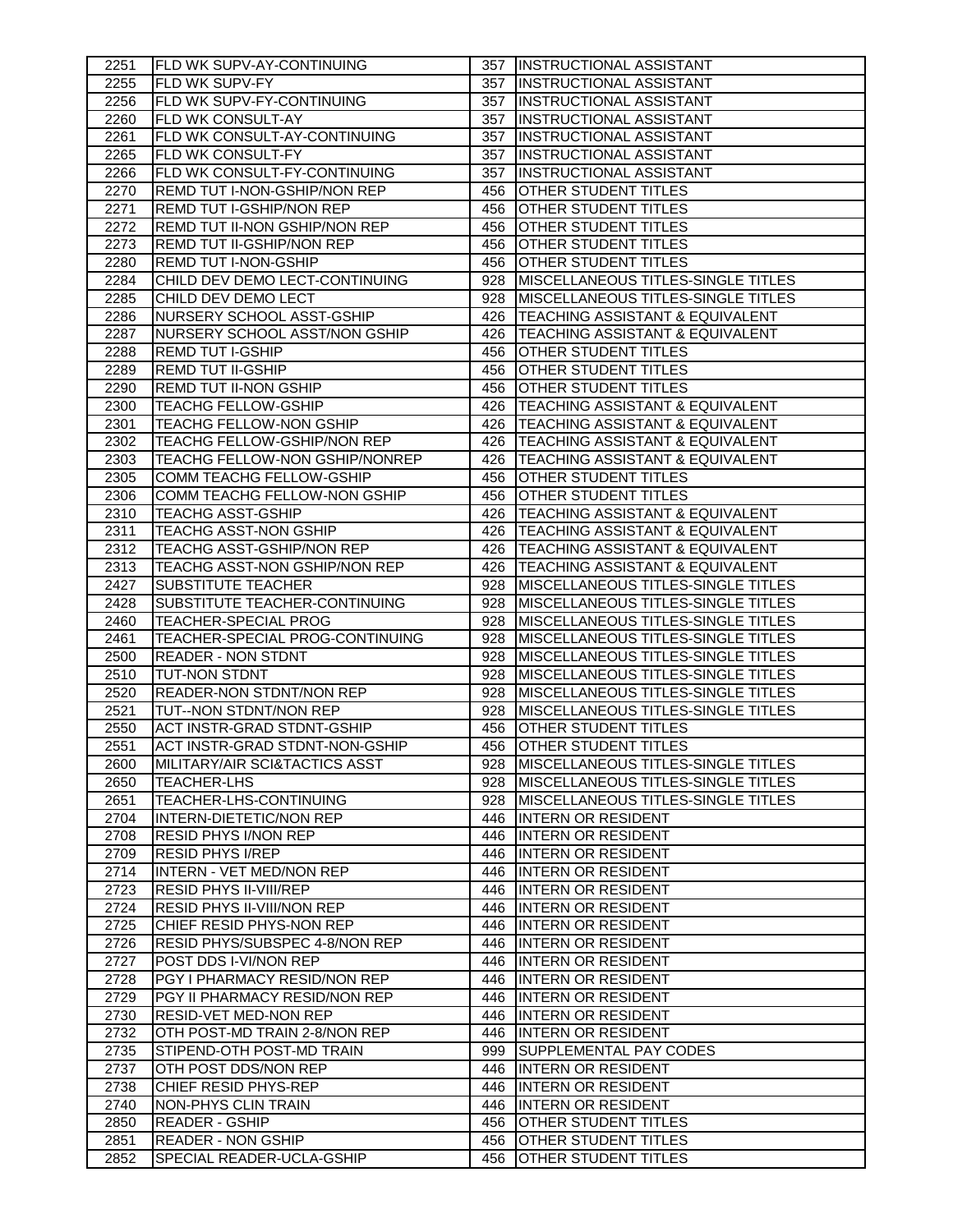| 2853         | SPECIAL READER-UCLA-NON-GSHIP                      |            | 456 <b>JOTHER STUDENT TITLES</b>                       |
|--------------|----------------------------------------------------|------------|--------------------------------------------------------|
| 2854         | READER-GSHIP/NON REP                               | 456        | OTHER STUDENT TITLES                                   |
| 2855         | <b>READER-NON GSHIP/NON REP</b>                    | 456        | OTHER STUDENT TITLES                                   |
| 2860         | <b>TUT-GSHIP</b>                                   | 456        | <b>OTHER STUDENT TITLES</b>                            |
| 2861         | <b>TUT-NON GSHIP</b>                               | 456        | <b>OTHER STUDENT TITLES</b>                            |
| 2862         | <b>TUT-GSHIP/NON REP</b>                           | 456        | <b>OTHER STUDENT TITLES</b>                            |
| 2863         | TUT-NON GSHIP/NON REP                              | 456        | <b>OTHER STUDENT TITLES</b>                            |
| 3000         | <b>AGRON AES</b>                                   | 530        | <b>AGRONOMIST-TENURE</b>                               |
| 3001         | <b>AGRON AES-SFT-VM</b>                            | 530        | AGRONOMIST-TENURE                                      |
| 3004         | <b>SPECIALIST AES</b>                              | 557        | <b>SPECIALIST IN A.E.S.</b>                            |
| 3007         | <b>ACT AGRON AES</b>                               | 534        | AGRONOMIST-ACTING                                      |
| 3009         | <b>ACT AGRON AES-SFT-VM</b>                        | 534        | AGRONOMIST-ACTING                                      |
| 3010         | <b>ASSOC AGRON AES</b>                             | 530        | AGRONOMIST-TENURE                                      |
| 3011         | ASSOC AGRON AES-SFT-VM                             | 530        | AGRONOMIST-TENURE                                      |
| 3012         | AGRON AES-B/E/E                                    | 530        | AGRONOMIST-TENURE                                      |
| 3013         | ASSOC AGRON AES-B/E/E                              | 530        | AGRONOMIST-TENURE                                      |
| 3014         | ASSOC SPECIALIST AES                               | 557        | SPECIALIST IN A.E.S.                                   |
| 3015         | <b>ASST AGRON AES-B/E/E</b>                        | 531        | AGRONOMIST-NON-TENURE                                  |
| 3017         | <b>ACT ASSOC AGRON AES</b>                         | 534        | AGRONOMIST-ACTING                                      |
| 3019         | ACT ASSOC AGRON AES-SFT-VM                         | 534        | AGRONOMIST-ACTING                                      |
| 3020         | <b>ASST AGRON AES</b>                              | 531        | AGRONOMIST-NON-TENURE                                  |
| 3021         | <b>ASST AGRON AES-SFT-VM</b>                       | 531        | AGRONOMIST-NON-TENURE                                  |
| 3024         | <b>ASST SPECIALIST AES</b>                         | 557        | SPECIALIST IN A.E.S.                                   |
| 3027         | <b>ACT ASST AGRON AES</b>                          | 534        | AGRONOMIST-ACTING                                      |
| 3029         | <b>ACT ASST AGRON AES-SFT-VM</b>                   | 534        | AGRONOMIST-ACTING                                      |
| 3044         | <b>ACT AGRON AES-B/E/E</b>                         | 534        | AGRONOMIST-ACTING                                      |
| 3045         | ACT ASSOC AGRON AES-B/E/E                          | 534        | AGRONOMIST-ACTING                                      |
| 3046         | <b>ACT ASST AGRON AES-B/E/E</b>                    | 534        | AGRONOMIST-ACTING                                      |
| 3060         | <b>AGRON AES-AY</b>                                | 530        | <b>AGRONOMIST-TENURE</b>                               |
| 3062         | AGRON AES-B/E/E-AY                                 | 530        | <b>AGRONOMIST-TENURE</b>                               |
| 3064         | <b>ACT AGRON AES-AY</b>                            | 534        | AGRONOMIST-ACTING                                      |
|              |                                                    |            |                                                        |
| 3066         | <b>ACT AGRON AES-B/E/E-AY</b>                      | 534        | AGRONOMIST-ACTING                                      |
| 3070         | ASSOC AGRON AES-AY                                 | 530        | AGRONOMIST-TENURE                                      |
| 3072         | ASSOC AGRON AES-AY-B/E/E                           | 530        | AGRONOMIST-TENURE                                      |
| 3074         | <b>ACT ASSOC AGRON AES-AY</b>                      | 534        | AGRONOMIST-ACTING                                      |
| 3076         | ACT ASSOC AGRON AES-B/E/E-AY                       | 534        | AGRONOMIST-ACTING                                      |
| 3080         | ASST AGRON AES-AY                                  | 531        | AGRONOMIST-NON-TENURE                                  |
| 3082         | ASST AGRON ASE-AY-B/E/E                            | 531        | AGRONOMIST-NON-TENURE                                  |
| 3084         | <b>ACT ASST AGRON AES-AY</b>                       |            | 534 AGRONOMIST-ACTING                                  |
| 3086         | ACT ASST AGRON AES-B/E/E-AY                        | 534        | AGRONOMIST-ACTING                                      |
| 3100         | <b>ASTRONOMER</b>                                  | 520        | ASTRONOMER-TENURE                                      |
| 3110         | <b>ASSOC ASTRONOMER</b>                            | 520        | ASTRONOMER-TENURE                                      |
| 3200         | RES-FY                                             | 541        | PROFESSIONAL RESEARCH-REGULAR                          |
| 3203         | RES-AY                                             | 541        | PROFESSIONAL RESEARCH-REGULAR                          |
| 3205         | RES-AY-1/9                                         | 541        | PROFESSIONAL RESEARCH-REGULAR                          |
| 3206         | <b>RES-SFT</b>                                     | 541        | PROFESSIONAL RESEARCH-REGULAR                          |
| 3208         | <b>VIS RES</b>                                     | 543        | PROFESSIONAL RESEARCH-VISITING                         |
| 3210         | ASSOC RES-FY                                       | 541        | PROFESSIONAL RESEARCH-REGULAR                          |
| 3213         | ASSOC RES-AY                                       | 541        | PROFESSIONAL RESEARCH-REGULAR                          |
| 3215         | ASSOC RES-AY-1/9                                   | 541        | PROFESSIONAL RESEARCH-REGULAR                          |
| 3216         | <b>ASSOC RES-SFT</b>                               | 541        | PROFESSIONAL RESEARCH-REGULAR                          |
| 3218         | VIS ASSOC RES                                      | 543        | PROFESSIONAL RESEARCH-VISITING                         |
| 3220         | <b>ASST RES-FY</b>                                 | 541        | PROFESSIONAL RESEARCH-REGULAR                          |
| 3223         | <b>ASST RES-AY</b>                                 | 541        | PROFESSIONAL RESEARCH-REGULAR                          |
| 3225         | ASST RES-AY-1/9                                    | 541        | PROFESSIONAL RESEARCH-REGULAR                          |
| 3226         | <b>ASST RES-SFT</b>                                | 541        | PROFESSIONAL RESEARCH-REGULAR                          |
| 3228         | <b>VIS ASST RES</b>                                | 543        | <b>PROFESSIONAL RESEARCH-VISITING</b>                  |
| 3230         | <b>FLD PROG SUPV</b>                               | 927        | <b>MISCELLANEOUS TITLES-SERIES</b>                     |
| 3234         | ASSOC FLD PROG SUPV                                | 927        | <b>MISCELLANEOUS TITLES-SERIES</b>                     |
| 3237         | <b>FACULTY FELLOW RES-AY</b>                       | 577        | POST-GRADUATE RESEARCH-NON-STUDENT                     |
| 3238<br>3249 | FACULTY FELLOW RES-AY-1/9<br>SENATE EMERITUS (WOS) | 577<br>316 | POST-GRADUATE RESEARCH-NON-STUDENT<br>-SENATE-EMERITUS |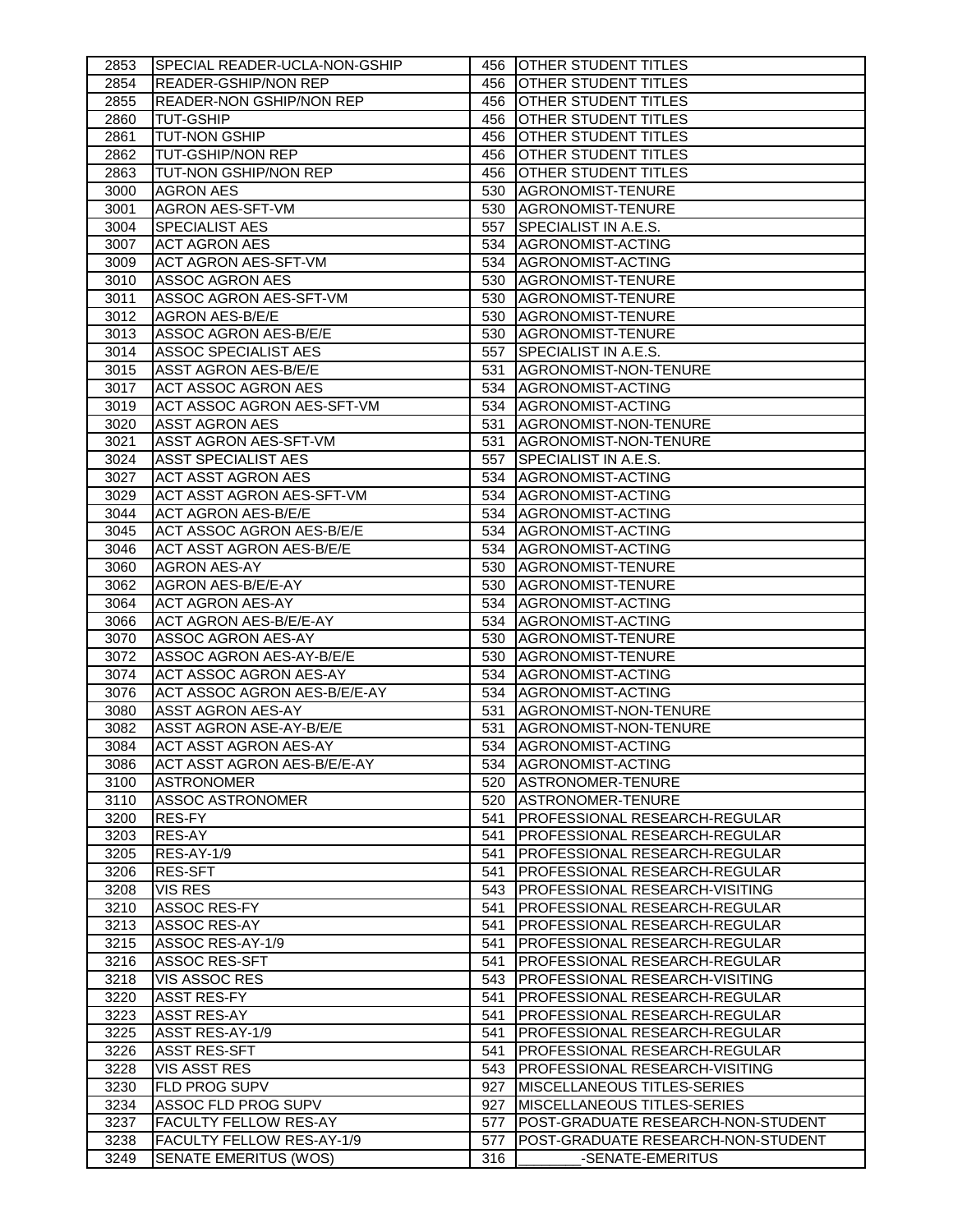| 3250 | <b>PROF IN RES-AY</b>                      |     | 311 <b>IPROFESSOR IN RESIDENCE</b> |
|------|--------------------------------------------|-----|------------------------------------|
| 3251 | <b>PROF IN RES-FY</b>                      |     | 311   PROFESSOR IN RESIDENCE       |
| 3252 | POSTDOC-EMPLOYEE                           |     | 575   POSTDOCTORAL SCHOLAR         |
| 3253 | POSTDOC-FELLOW                             | 575 | <b>POSTDOCTORAL SCHOLAR</b>        |
| 3254 | POSTDOC-PAID DIRECT                        | 575 | <b>POSTDOCTORAL SCHOLAR</b>        |
| 3258 | <b>ADJ PROF-AY</b>                         | 335 | <b>ADJUNCT PROFESSOR</b>           |
| 3259 | ADJ PROF-FY                                | 335 | <b>ADJUNCT PROFESSOR</b>           |
| 3260 | ASSOC PROF IN RES-AY                       | 311 | <b>PROFESSOR IN RESIDENCE</b>      |
| 3261 | ASSOC PROF IN RES-FY                       | 311 | <b>PROFESSOR IN RESIDENCE</b>      |
| 3262 | GSR-TUIT & FEE REM-UCSD-GRP E              | 436 | <b>GRADUATE STUDENT RESEARCHER</b> |
| 3263 | <b>GSR-TUIT &amp; FEE REM-UCSD-GRP F</b>   | 436 | <b>GRADUATE STUDENT RESEARCHER</b> |
| 3264 | <b>GSR-TUIT &amp; FEE REM-UCSD-GRP G</b>   | 436 | <b>GRADUATE STUDENT RESEARCHER</b> |
| 3266 | <b>GSR-NO REM</b>                          | 436 | <b>GRADUATE STUDENT RESEARCHER</b> |
| 3268 | ASSOC ADJ PROF-AY                          |     | 335 ADJUNCT PROFESSOR              |
| 3269 | ASSOC ADJ PROF-FY                          |     | 335 ADJUNCT PROFESSOR              |
| 3270 | <b>ASST PROF IN RES-AY</b>                 | 311 | <b>PROFESSOR IN RESIDENCE</b>      |
| 3271 | <b>ASST PROF IN RES-FY</b>                 | 311 | <b>PROFESSOR IN RESIDENCE</b>      |
| 3273 | <b>GSAR-NON GSHIP</b>                      | 436 | <b>GRADUATE STUDENT RESEARCHER</b> |
| 3274 | <b>GSAR-GSHIP</b>                          | 436 | <b>GRADUATE STUDENT RESEARCHER</b> |
| 3276 | <b>GSR-PARTIAL FEE REM</b>                 | 436 | <b>GRADUATE STUDENT RESEARCHER</b> |
| 3278 | ASST ADJ PROF-AY                           | 335 | <b>ADJUNCT PROFESSOR</b>           |
| 3279 | <b>ASST ADJ PROF-FY</b>                    | 335 | ADJUNCT PROFESSOR                  |
| 3282 | <b>GSR-FULL FEE REM</b>                    | 436 | <b>GRADUATE STUDENT RESEARCHER</b> |
| 3283 | <b>GSR-FULL TUIT &amp; PARTIAL FEE REM</b> | 436 | <b>GRADUATE STUDENT RESEARCHER</b> |
| 3284 | <b>GSR-TUIT &amp; FEE REM</b>              | 436 | <b>GRADUATE STUDENT RESEARCHER</b> |
| 3285 | <b>GSR-TUIT &amp; FEE REM-UCSD-GRP B</b>   | 436 | <b>GRADUATE STUDENT RESEARCHER</b> |
| 3286 | <b>GSR-TUIT &amp; FEE REM-UCSD-GRP C</b>   | 436 | <b>GRADUATE STUDENT RESEARCHER</b> |
| 3287 | <b>GSR-TUIT &amp; FEE REM-UCSD-GRP D</b>   | 436 | <b>GRADUATE STUDENT RESEARCHER</b> |
| 3288 | <b>ADJ INSTR-AY</b>                        |     | 335 ADJUNCT PROFESSOR              |
| 3289 | <b>ADJ INSTR-FY</b>                        |     | 335 ADJUNCT PROFESSOR              |
| 3290 | <b>RES PROF-MILLER INST-AY</b>             | 566 | <b>OTHER RESEARCH</b>              |
| 3291 | <b>RES PROF-MILLER INST-FY</b>             | 566 | OTHER RESEARCH                     |
| 3292 | ASSOC RES PROF-MILLER INST- AY             | 566 | OTHER RESEARCH                     |
| 3293 | ASSOC RES PROF-MILLER INST- FY             | 566 | <b>OTHER RESEARCH</b>              |
| 3296 | RES FELLOW (WOS)                           | 566 | <b>OTHER RESEARCH</b>              |
| 3297 | CHI GREEN SCHOLAR-UCSD                     | 566 | OTHER RESEARCH                     |
| 3298 | RES ASSOC (WOS)                            | 566 | OTHER RESEARCH                     |
| 3299 | VIS SCHOLAR (WOS)                          | 566 | <b>OTHER RESEARCH</b>              |
| 3300 | <b>SPECIALIST</b>                          |     | 551 SPECIALIST                     |
| 3310 | <b>ASSOC SPECIALIST</b>                    | 551 | SPECIALIST                         |
| 3320 | ASST SPECIALIST                            | 551 | <b>SPECIALIST</b>                  |
| 3330 | <b>JR SPECIALIST</b>                       | 551 | <b>SPECIALIST</b>                  |
| 3351 | ASST PROF IN RES-AY-1/9                    | 311 | <b>PROFESSOR IN RESIDENCE</b>      |
| 3352 | ASSOC PROF IN RES-AY-1/9                   | 311 | <b>PROFESSOR IN RESIDENCE</b>      |
| 3353 | PROF IN RES-AY-1/9                         | 311 | <b>PROFESSOR IN RESIDENCE</b>      |
| 3361 | ASST ADJ PROF-AY-1/9                       | 335 | <b>ADJUNCT PROFESSOR</b>           |
| 3362 | ASSOC ADJ PROF-AY-1/9                      | 335 | ADJUNCT PROFESSOR                  |
| 3363 | ADJ PROF-AY-1/9                            | 335 | <b>IADJUNCT PROFESSOR</b>          |
| 3365 | ASST ADJ PROF-AY-1/10                      | 335 | <b>IADJUNCT PROFESSOR</b>          |
| 3366 | ASSOC ADJ PROF-AY-1/10                     | 335 | <b>ADJUNCT PROFESSOR</b>           |
| 3367 | ADJ PROF-AY-1/10                           |     | 335 ADJUNCT PROFESSOR              |
| 3368 | ASST ADJ PROF-AY-1/10-BEE                  |     | 335 ADJUNCT PROFESSOR              |
| 3369 | ASSOC ADJ PROF-AY-1/10-BEE                 | 335 | <b>ADJUNCT PROFESSOR</b>           |
| 3371 | ASST ADJ PROF-AY-B/E/E                     | 335 | <b>ADJUNCT PROFESSOR</b>           |
| 3372 | ASST ADJ PROF-FY-B/E/E                     |     | 335 ADJUNCT PROFESSOR              |
| 3373 | ASST ADJ PROF-AY-1/9-B/E/E                 |     | 335 ADJUNCT PROFESSOR              |
| 3374 | ASSOC ADJ PROF-AY-B/E/E                    | 335 | <b>JADJUNCT PROFESSOR</b>          |
| 3375 | ASSOC ADJ PROF-FY-B/E/E                    | 335 | ADJUNCT PROFESSOR                  |
| 3376 | ASSOC ADJ PROF-AY-1/9-B/E/E                | 335 | <b>ADJUNCT PROFESSOR</b>           |
| 3377 | ADJ PROF-AY-B/E/E                          | 335 | <b>JADJUNCT PROFESSOR</b>          |
| 3378 | ADJ PROF-FY-B/E/E                          |     | 335 ADJUNCT PROFESSOR              |
| 3379 | ADJ PROF-AY-1/9-B/E/E                      |     | 335 ADJUNCT PROFESSOR              |
|      |                                            |     |                                    |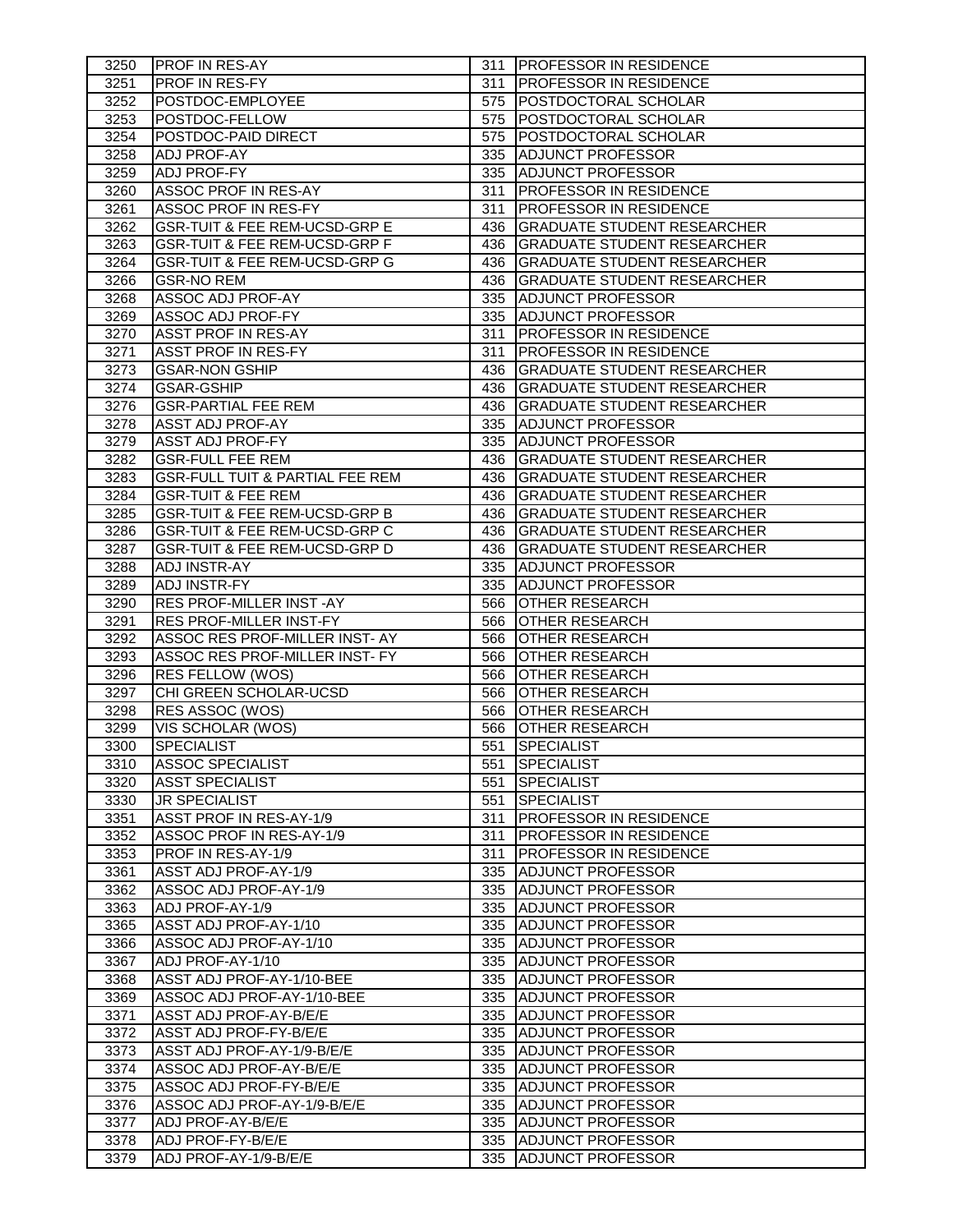| 3380 | ADJ PROF-AY-1/10-BEE                |     | 335 ADJUNCT PROFESSOR                      |
|------|-------------------------------------|-----|--------------------------------------------|
| 3381 | <b>PROF IN RES-AY-B/E/E</b>         | 311 | <b>PROFESSOR IN RESIDENCE</b>              |
| 3382 | <b>PROF IN RES-FY-B/E/E</b>         | 311 | <b>PROFESSOR IN RESIDENCE</b>              |
| 3383 | PROF IN RES-AY-1/9-B/E/E            | 311 | <b>PROFESSOR IN RESIDENCE</b>              |
| 3384 | ASSOC PROF IN RES-AY-B/E/E          | 311 | <b>PROFESSOR IN RESIDENCE</b>              |
| 3385 | ASSOC PROF IN RES-FY-B/E/E          | 311 | <b>PROFESSOR IN RESIDENCE</b>              |
| 3386 | ASSOC PROF IN RES-AY-1/9-B/E/E      | 311 | <b>PROFESSOR IN RESIDENCE</b>              |
| 3387 | ASST PROF IN RES-AY-B/E/E           | 311 | <b>PROFESSOR IN RESIDENCE</b>              |
| 3388 | ASST PROF IN RES-FY-B/E/E           | 311 | PROFESSOR IN RESIDENCE                     |
| 3389 | ASST PROF IN RES-AY-1/9-B/E/E       | 311 | <b>PROFESSOR IN RESIDENCE</b>              |
| 3390 | <b>PROJ SCIENTIST-FY</b>            | 581 | <b>PROJECT SERIES</b>                      |
| 3391 | PROJ SCIENTIST-FY-B/E/E             | 581 | <b>PROJECT SERIES</b>                      |
| 3392 | <b>ASSOC PROJ SCIENTIST-FY</b>      | 581 | <b>PROJECT SERIES</b>                      |
| 3393 | ASSOC PROJ SCIENTIST-FY-B/E/E       | 581 | <b>PROJECT SERIES</b>                      |
| 3394 | <b>ASST PROJ SCIENTIST-FY</b>       | 581 | <b>PROJECT SERIES</b>                      |
| 3395 | <b>ASST PROJ SCIENTIST-FY-B/E/E</b> | 581 | <b>PROJECT SERIES</b>                      |
| 3396 | <b>VIS PROJ SCIENTIST</b>           | 583 | <b>PROJECT SERIES-VISITING</b>             |
| 3397 | VIS ASSOC PROJ SCIENTIST            | 583 | <b>PROJECT SERIES-VISITING</b>             |
| 3398 | VIS ASST PROJ SCIENTIST             | 583 | <b>PROJECT SERIES-VISITING</b>             |
| 3441 | COOP EXT ADVISOR                    | 728 | <b>COOPERATIVE EXTENSION ADVISOR</b>       |
| 3451 | ASSOC COOP EXT ADVISOR              | 728 | COOPERATIVE EXTENSION ADVISOR              |
| 3461 | ASST COOP EXT ADVISOR               | 728 | COOPERATIVE EXTENSION ADVISOR              |
| 3475 | <b>ASST SPECIALIST COOP EXT</b>     | 729 | <b>SPECIALIST IN COOPERATIVE EXTENSION</b> |
| 3477 | ASSOC SPECIALIST COOP EXT           | 729 | <b>SPECIALIST IN COOPERATIVE EXTENSION</b> |
| 3479 | <b>SPECIALIST COOP EXT</b>          | 729 | <b>SPECIALIST IN COOPERATIVE EXTENSION</b> |
| 3501 | COORD OF PUBLIC PROG VIII           | 927 | <b>MISCELLANEOUS TITLES-SERIES</b>         |
| 3503 | COORD OF PUBLIC PROG VII            | 927 | MISCELLANEOUS TITLES-SERIES                |
| 3505 | COORD OF PUBLIC PROG VI             | 927 | MISCELLANEOUS TITLES-SERIES                |
| 3507 | COORD OF PUBLIC PROG V              | 927 | MISCELLANEOUS TITLES-SERIES                |
| 3509 | COORD OF PUBLIC PROG IV             | 927 | MISCELLANEOUS TITLES-SERIES                |
| 3511 | COORD OF PUBLIC PROG III            | 927 | MISCELLANEOUS TITLES-SERIES                |
| 3513 | COORD OF PUBLIC PROG II             | 927 | <b>MISCELLANEOUS TITLES-SERIES</b>         |
| 3515 | COORD OF PUBLIC PROG I              | 927 | MISCELLANEOUS TITLES-SERIES                |
| 3520 | <b>CONTINUING EDUCATOR I</b>        | 825 | CONTINUING EDUCATOR - UNEX                 |
| 3521 | <b>CONTINUING EDUCATOR II</b>       | 825 | CONTINUING EDUCATOR - UNEX                 |
| 3522 | <b>CONTINUING EDUCATOR III</b>      | 825 | CONTINUING EDUCATOR - UNEX                 |
| 3540 | PROG COORD                          | 828 | UNIVERSITY EXTENSION-OTHER                 |
| 3570 | TEACHER-UNEX-CONTRACT YR            | 828 | UNIVERSITY EXTENSION-OTHER                 |
| 3572 | <b>ASST TEACHER-UNEX</b>            | 828 | UNIVERSITY EXTENSION-OTHER                 |
| 3574 | <b>TEACHER-UNEX</b>                 |     | 828 UNIVERSITY EXTENSION-OTHER             |
| 3575 | SPEAKER-UNEX                        | 828 | UNIVERSITY EXTENSION-OTHER                 |
| 3580 | <b>COURSE AUTHOR- UNEX</b>          |     | 828 UNIVERSITY EXTENSION-OTHER             |
| 3600 | <b>ASSOC UNIV LIBRARIAN</b>         |     | 627 ASSOC & ASST UNIVERSITY LIBRARIAN      |
| 3610 | ASST UNIV LIBRARIAN                 | 627 | ASSOC & ASST UNIVERSITY LIBRARIAN          |
| 3612 | LIBRARIAN-CAREER STATUS             | 621 | <b>LIBRARIAN</b>                           |
| 3613 | LIBRARIAN-POTNTL CAREER STATUS      | 621 | <b>LIBRARIAN</b>                           |
| 3614 | <b>LIBRARIAN-TEMP STATUS</b>        | 621 | <b>LIBRARIAN</b>                           |
| 3615 | <b>VIS LIBRARIAN</b>                |     | 623 VISITING LIBRARIAN                     |
| 3616 | ASSOC LIBRARIAN-CAREER STATUS       | 621 | <b>LIBRARIAN</b>                           |
| 3617 | ASSOC LIBRARIAN-POTNTL CAREER       | 621 | <b>LIBRARIAN</b>                           |
| 3618 | <b>ASSOC LIBRARIAN-TEMP STATUS</b>  | 621 | LIBRARIAN                                  |
| 3620 | <b>ASST LIBRARIAN-CAREER STATUS</b> | 621 | <b>LIBRARIAN</b>                           |
| 3621 | ASST LIBRARIAN-POTNTL CAREER        | 621 | <b>LIBRARIAN</b>                           |
| 3622 | <b>ASST LIBRARIAN-TEMP STATUS</b>   | 621 | <b>LIBRARIAN</b>                           |
| 3635 | <b>LAW LIBRARIAN</b>                | 627 | ASSOC & ASST UNIVERSITY LIBRARIAN          |
| 3637 | <b>ASST LAW LIBRARIAN</b>           | 627 | ASSOC & ASST UNIVERSITY LIBRARIAN          |
| 3639 | ASSOC LAW LIBRARIAN                 | 627 | ASSOC & ASST UNIVERSITY LIBRARIAN          |
| 3650 | <b>CURATOR</b>                      | 927 | MISCELLANEOUS TITLES-SERIES                |
| 3651 | <b>ASSOC CURATOR</b>                | 927 | MISCELLANEOUS TITLES-SERIES                |
| 3652 | <b>ASST CURATOR</b>                 | 927 | MISCELLANEOUS TITLES-SERIES                |
| 3700 | <b>FACULTY CONSULTANT</b>           | 927 | MISCELLANEOUS TITLES-SERIES                |
| 3730 | VIS GRADUATE (WOS)                  | 928 | MISCELLANEOUS TITLES-SINGLE TITLES         |